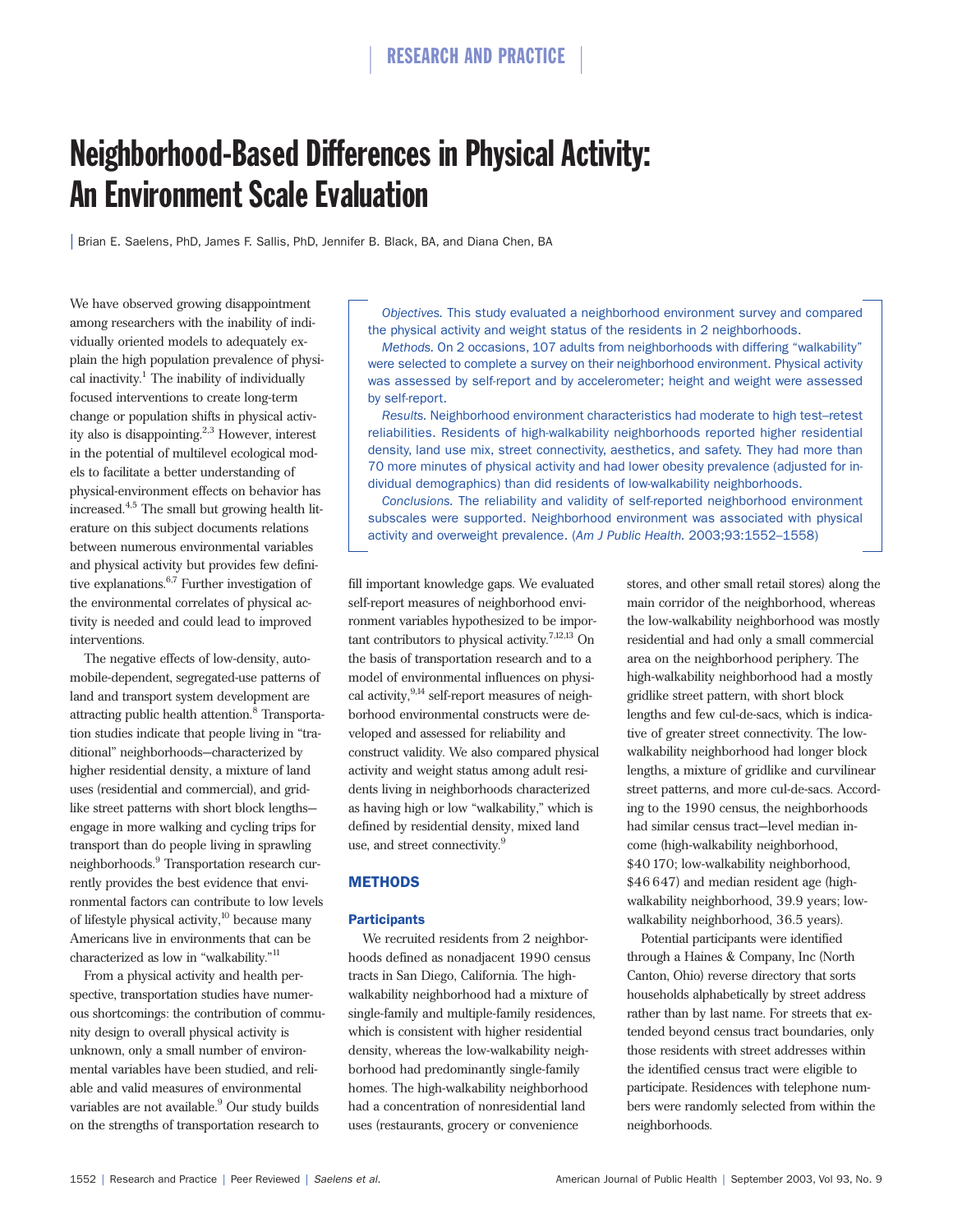The residents were mailed an introductory letter and a study consent form. They were then contacted by telephone, with up to 6 calls attempted, to assess study interest and eligibility. Eligibility criteria included (1) still living within the identified neighborhoods, (2) being 18 to 65 years old, (3) not having a disability that precluded walking, and (4) being able to complete written surveys in English. Sample size requirements were based on estimated differences (observed in transportation research) in walking rates between high- and low-walkability neighborhoods.<sup>9</sup> After we adopted a more conservative effect size (effective size statistic [d]= .65) than that derived from the transportation literature  $(d=1.0)$ ,<sup>9</sup> we determined that 46 participants from each neighborhood were needed to detect a moderate to large effect size with more than  $80\%$  power.<sup>15</sup> Recruitment continued until approximately 50 individuals from each neighborhood had completed the survey and had provided objective physical-activity data.

Contact by mail and telephone was attempted with 600 individuals in the highwalkability neighborhood and with 707 individuals in the low-walkability neighborhood; 30.5% and 26.3%, respectively, could not be reached by telephone. Among the telephone contacts in the high- and lowwalkability neighborhoods, respectively, 41.2% and 53.6% refused participation, 39.1% and 31.5% were not eligible, and 19.7% and 15.0% agreed to participate. Age was the primary reason for ineligibility in both neighborhoods. Among the individuals who agreed to participate,  $81.7\%$  (n=67) in the high-walkability neighborhood and 82.0% ( $n=64$ ) in the low-walkability neighborhood returned signed consent forms.

Nine participants dropped out after consenting to participate  $(n=4$  in the highwalkability neighborhood,  $n=5$  in the low-walkability neighborhood), and 12 participants were unable to complete the survey either because they did not wear the activity monitor long enough or because the activity monitor malfunctioned  $(n=7$  in the high-walkability neighborhood,  $n = 5$  in the low-walkability neighborhood; no significant demographic differences between those who did and did not complete the survey). One

# **TABLE 1—Participant Demographics by Neighborhood**

|                                 | High-Walkability<br>Neighborhood $(n = 54)$ | Low-Walkability<br>Neighborhood $(n = 53)$ | P Value   |
|---------------------------------|---------------------------------------------|--------------------------------------------|-----------|
| Female, %                       | 51.9                                        | 54.7                                       | <b>NS</b> |
| Age, mean (SD), y               | 44.9 (11.6)                                 | 50.8(10.7)                                 | .008      |
| Ethnicity, %                    |                                             |                                            |           |
| White                           | 79.6                                        | 83.0                                       | <b>NS</b> |
| Hispanic/Latino                 | 13.0                                        | 5.7                                        | <b>NS</b> |
| Asian/Pacific Islander          | 3.7                                         | 5.7                                        | <b>NS</b> |
| Black                           | $\mathbf{0}$                                | 1.9                                        | <b>NS</b> |
| Multiple ethnicities            | 3.7                                         | 3.7                                        | <b>NS</b> |
| Completed college/university, % | 63.0                                        | 41.5                                       | .026      |

*Note.* NS = not significant, *P* > .05.

hundred ten participants provided objective physical activity data and completed surveys. Among these participants,  $3(n=2$  in the high-walkability neighborhood,  $n = 1$  in the low-walkability neighborhood) were removed from analyses because they were outliers on objective physical activity measures  $($ >3 standard deviations above the mean), which resulted in a sample of 107 participants ( $n = 54$  in the high-walkability neighborhood,  $n = 53$  in the low-walkability neighborhood). Results of tests of statistical differences between the neighborhoods were the same regardless of whether the outliers were included in analyses. Participant demographic characteristics are shown in Table 1.

### **Procedures**

Participant contact was solely by telephone and mail. When research staff received a signed written consent form, the participant was mailed a uniaxial accelerometer/activity monitor (CSA Model 7164; Computer Sciences Applications Inc, Shalimar, Fla). Participants were instructed to attach the activity monitor to an adjustable belt and to wear it firmly around the waist, positioned just above the right hip. The activity monitor was to be worn for 7 consecutive days during waking hours when the participant was not engaged in water-related activities such as swimming and showering.

Four to 5 days after sending the activity monitors, research staff sent participants a survey and encouraged them to complete them and mail them back with the activity monitors. Approximately 1 week after receiving the completed first survey, research staff sent a second survey. When all measures were completed, participants were compensated \$20.

### Measures

*Activity Monitor.* The CSA activity monitor provided an objective measure of physical activity. It collected minute-by-minute activity counts that were collapsed into minutes spent across the 7 days in intensity levels of light, moderate, hard, and very hard activity based on cutpoints derived from previous research.<sup>16</sup> Hard-activity and very-hard-activity minutes were combined to create an estimate of vigorous physical activity. CSAderived information correlates highly with heart rate and with other movement and energy-expenditure estimates.<sup>17</sup> It provides a valid estimate of physical activity even in nonlaboratory settings,<sup>18</sup> particularly in the case of moderate-intensity physical activities such as walking.<sup>19</sup>

*Surveys.* A new survey was developed to assess neighborhood environment characteristics hypothesized to be related to physical activity. The first 2 authors and a community group composed of transportation, environmental protection, and urban planning professionals created the survey, which was based on empirical literature from transportation planning and urban planning.<sup>9</sup> It assessed several environmental characteristics: (1) residential density; (2) proximity to, and ease of access to, nonresidential land uses, such as restaurants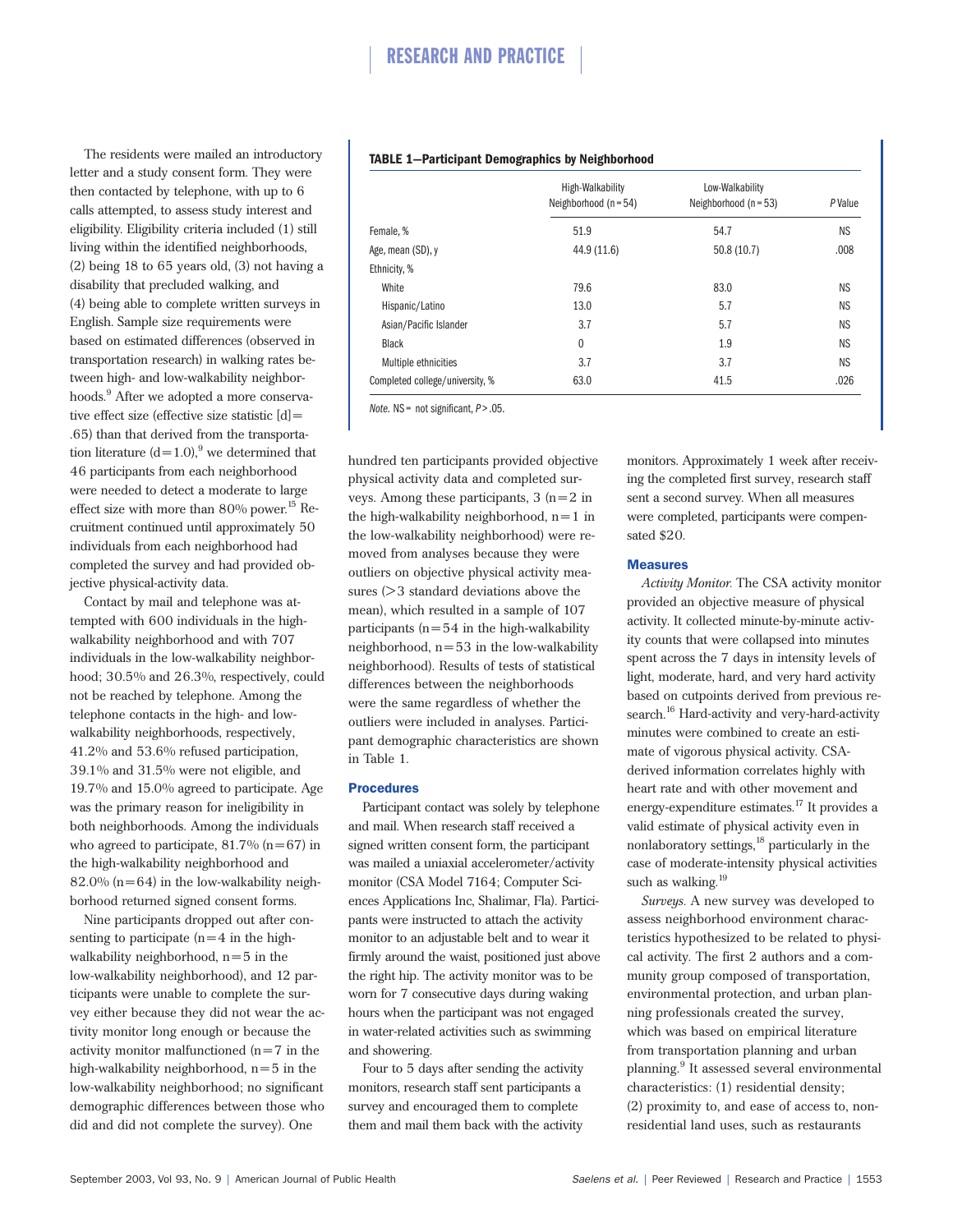# RESEARCH AND PRACTICE

and retail stores (land use mix–diversity and land use mix–access); (3) street connectivity; (4) walking/cycling facilities, such as sidewalks and pedestrian/bike trails; (5) aesthetics; (6) traffic safety; and (7) crime safety. With the exception of the residential density and land use mix–diversity subscales, items were scaled from 1 (strongly disagree) to 4 (strongly agree), with higher scores indicating a more favorable value of the environmental characteristic. Residential density items asked about the frequency of various types of neighborhood residences, from single-family detached homes to 13-story or higher apartments/ condominiums, with a response range of 1 (none) to 5 (all). Residential density items were weighted relative to the average density of single-family detached residences (e.g., 7- to 12-story apartments and condominiums were considered to be 50 times more person-dense than single-family residences), and weighted values were summed to create a residential density subscale

score. Land use mix–diversity was assessed by the walking proximity from home to various types of stores and facilities, with responses ranging from 1- to 5-minute walking distance (coded as 5) to ≥ 30-minute walking distance (coded as 1). Higher scores on land use mix–diversity indicated closer average proximity. With the exception of the residential density subscale, all subscale scores were calculated as the mean across the subscale items. Sample items from the Neighborhood Environment Walkability Scale (NEWS) are shown in Table 2.

In addition to the NEWS, the first survey contained a validated and reliable self-report walking assessment that asked about the number of minutes spent during the past week walking to or from work or school, during breaks or lunch at work or school, as part of errands done outside the household, for exercise, and to/from transit stops.<sup>20</sup> Total self-reported walking was the sum of time across walking purposes. Leisure time physical activity was assessed with the

| TABLE 2-Subscales and Sample Items From the Neighborhood Environment Walkability Scale |  |
|----------------------------------------------------------------------------------------|--|
|----------------------------------------------------------------------------------------|--|

| Subscale                             | Sample Items                                                                              |  |  |
|--------------------------------------|-------------------------------------------------------------------------------------------|--|--|
| <b>Residential density</b>           | How common are detached single-family residences in your immediate neighborhood?          |  |  |
|                                      | How common are apartments or condos 1-3 stories in your immediate neighborhood?           |  |  |
| Land use mix-diversity               | About how long would it take to get from your home to the <i>nearest</i> businesses or    |  |  |
|                                      | facilities if you walked to them?                                                         |  |  |
|                                      | • Convenience/small grocery store                                                         |  |  |
|                                      | • Post office                                                                             |  |  |
|                                      | • Video store                                                                             |  |  |
|                                      | • Non-fast food restaurant                                                                |  |  |
| Land use mix-access                  | I can do most of my shopping at local stores.                                             |  |  |
|                                      | Parking is difficult in local shopping areas.                                             |  |  |
| Street connectivity                  | The streets in my neighborhood do not have many, or any, cul-de-sacs.                     |  |  |
|                                      | The distance between intersections in my neighborhood is usually short.                   |  |  |
| Walking/cycling facilities           | The sidewalks in my neighborhood are well maintained.                                     |  |  |
|                                      | There is a grass/dirt strip that separates the streets from sidewalks in my neighborhood. |  |  |
| Aesthetics                           | There are many attractive natural sights in my neighborhood (such as landscaping, views). |  |  |
|                                      | There are attractive buildings/homes in my neighborhood.                                  |  |  |
| Pedestrian/automobile traffic safety | The speed of traffic on most nearby streets is usually slow (30 mph or less).             |  |  |
|                                      | There are crosswalks and pedestrian signals to help walkers cross busy streets in my      |  |  |
|                                      | neighborhood.                                                                             |  |  |
| Crime safety                         | There is a high crime rate in my neighborhood.                                            |  |  |
|                                      | My neighborhood streets are well lit at night.                                            |  |  |

*Note:* The complete Neighborhood Environment Walkability Scale (NEWS) and scoring procedures are available at http://www.drjamessallis.sdsu.edu/NEWS.pdf and http://www.drjamessallis.sdsu.edu/NEWSscoring.pdf, respectively. Godin–Shephard Leisure Time Exercise Questionnaire.<sup>21</sup> The first survey also included demographic questions, including questions about age, gender, ethnicity, height, weight, and level of education. Body mass index (BMI) was calculated as  $\text{kg/m}^2$ ; overweight was defined as BMI >25. Level of education was dichotomized as completing college and higher or not completing college and lower. The second survey contained only the perceived-environment subscales that were part of the first survey.

#### Data Analytic Plan

The data were evaluated for normality and for potential outliers. Three individuals with extremely high accelerometer values were eliminated from the analyses. In addition, 1 individual with an extreme score on self-reported walking for errands  $($ >6 standard deviations above the mean) was removed from the self-reported walking analyses but was retained in other analyses. Self-reported walking scores had high positive kurtosis and positive skewness; thus, logarithmic transformations were used in analyses, with median values presented as measures of central tendency. Accelerometer and perceived-environment data were neither highly skewed nor kurtotic; these data were not transformed. Mean values are presented.

One-way model single-measure intraclass correlations were used to evaluate the test–retest reliability of the NEWS subscales. One participant did not return the second survey and was not included in the reliability analyses. Differences between residents of the 2 neighborhoods on demographics, perceived neighborhood environment (from Survey 1), physical activity, and BMI were examined with 1-way analysis of variance (ANOVA) for continuous variables and with  $\chi^2$  tests for dichotomous variables. In addition to our examining the amount of self-reported walking time by purpose, dichotomized values of walking by purpose (e.g., walking for exercise vs not walking for exercise) were analyzed for neighborhood differences. We used analysis of covariance (ANCOVA) tests for continuous outcomes and logistic regression for dichotomous outcomes in analyzing neighborhood differences when adjusting for resident age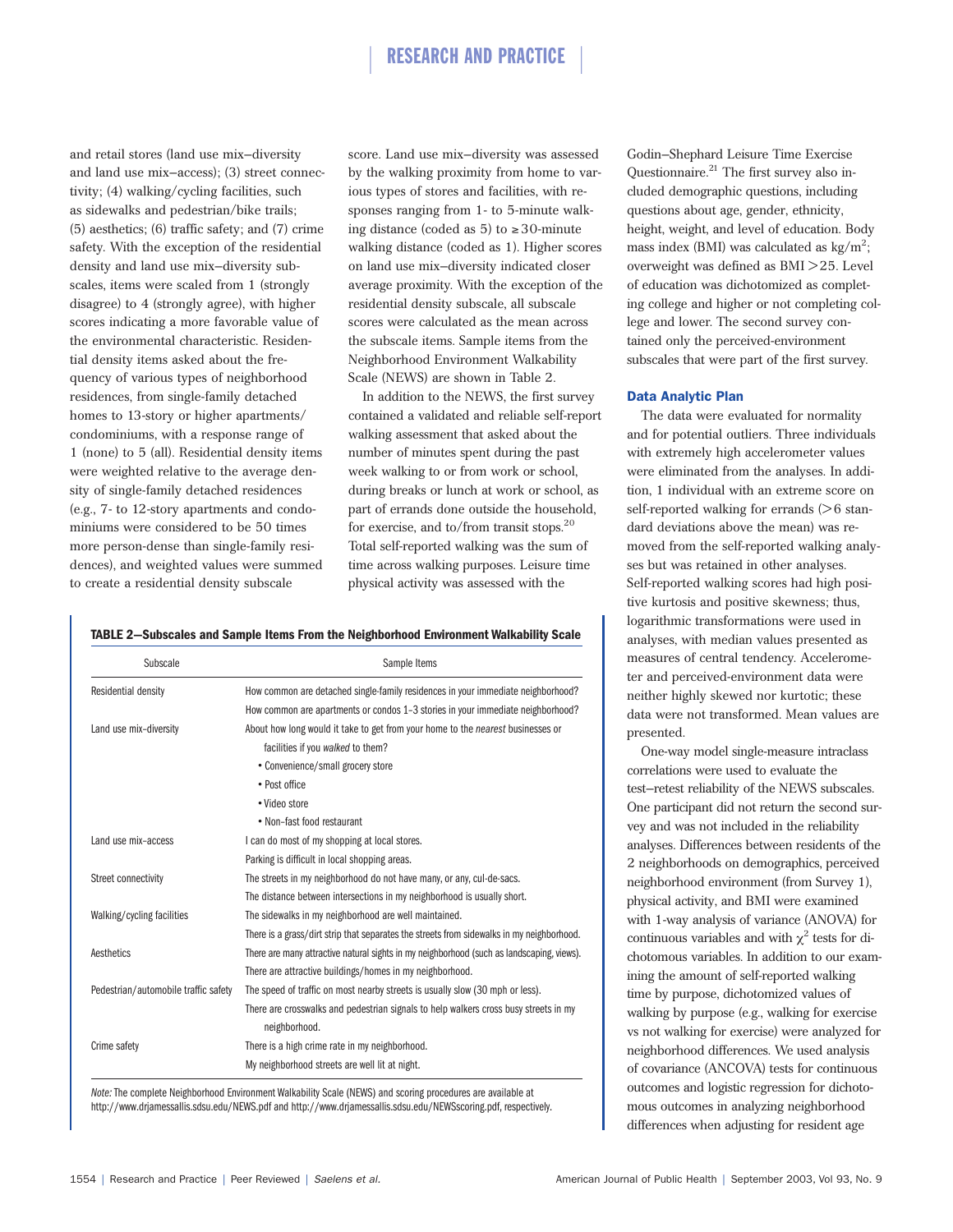# TABLE 3-Test-Retest Reliability<sup>a</sup> and Mean (SD) Subscale Scores From the Neighborhood **Environment Walkability Scale**

| Neighborhood Environment<br>Factor or Subscale |                                          | Mean (SD) Subscale Score                    |                                            |  |
|------------------------------------------------|------------------------------------------|---------------------------------------------|--------------------------------------------|--|
|                                                | Test-Retest<br>Reliability ( $n = 106$ ) | High-Walkability<br>Neighborhood $(n = 54)$ | Low-Walkability<br>Neighborhood $(n = 53)$ |  |
| Residential density                            | .63                                      | 203.2 (19.2)*                               | 194.4 (21.6)                               |  |
| Land use mix-diversity                         | .78                                      | $3.5(0.6)^*$                                | 2.8(0.7)                                   |  |
| Land use mix-access                            | .79                                      | $3.2(0.3)*$                                 | 2.8(0.5)                                   |  |
| Street connectivity                            | .63                                      | $3.2(0.5)*$                                 | 2.9(0.5)                                   |  |
| Walking/cycling facilities                     | .58                                      | 3.0(0.3)                                    | $3.2(0.4)$ **                              |  |
| Aesthetics                                     | .79                                      | $3.0(0.5)*$                                 | 2.8(0.5)                                   |  |
| Pedestrian/traffic safety                      | .77                                      | $3.1(0.5)*$                                 | 2.7(0.5)                                   |  |
| Crime safety                                   | .80                                      | 3.1(0.4)                                    | 3.1(0.5)                                   |  |

*Note.* Subscale scores ranged from 1 to 4 (with the exceptions of land use mix–diversity [possible range: 1–5] and residential density [possible weighted score range: 177–473]), with higher scores indicating a more favorable value of the environmental characteristic

a Intraclass correlation, *R*.

\*high walkability > low walkability, *P* < .03; \*\*low walkability > high walkability, *P* = .003.

and education level. Analyses were conducted in SPSS 10.0 (SPSS Inc, Chicago, Ill), and all tests were 2-tailed.

# RESULTS

# Validity and Test–Retest Reliability of the NEWS

Table 3 shows that residents in the highwalkability neighborhood perceived their neighborhoods as having higher residential density, land use mix–diversity, land use mix–access, street connectivity, aesthetics, and pedestrian/automobile traffic safety than did residents of the low-walkability neighborhood (all F statistic [F]  $F_{1,105}$  > 9.69, *P* < .003). However, low-walkability neighborhood residents reported having more facilities for walking/cycling  $(F_{1,105}=9.07, P=$ .003). There were no differences between neighborhoods in perceived crime safety (F1,105=0.002, *P*=.97). Perceived-environment findings were not altered substantially by the inclusion of participant age and education level as covariates.

The median amount of time between participants' returning the first and second surveys was 15 days. Intraclass correlations for the test–retest reliability of the NEWS subscales were all ≥.58, and the majority of test–retest values were  $\geq$ .75 (all  $F_{1,105}$ >3.78, *P*<.001].

# Physical Activity and Weight Status **Differences**

Table 4 shows that residents in the highwalkability neighborhood engaged in approximately 52 more minutes of moderate-intensity physical activity during the past 7 days than did residents of the low-walkability neighborhood ( $F_{1,105}$ =6.02, *P*=.016). This difference was the primary contributor to greater overall objectively measured physical activity among high- versus low-walkability neighborhood residents ( $F_{1,105}$ =6.80, *P*=.010). These significant neighborhood differences were maintained after adjustment for participant age and education level. In contrast, high- and lowwalkability neighborhood residents did not significantly differ in amount of objectively measured vigorous-intensity physical activity.

High-walkability neighborhood residents reported spending more time walking for errands and during breaks at work or school than low-walkability neighborhood residents, but these differences did not remain statistically significant after adjustment for age and education. The difference among neighborhoods in total self-reported walking approached statistical significance  $(F_{1,104}=2.88,$ *P*=.093), but the covariates attenuated this difference. Percentage of residents walking for errands was higher in the high-walkability neighborhood than in the low-walkability neighborhood (85.2% vs 59.6%;  $\chi^2[1]$  =

8.72, *P*=.003), as was the percentage of residents walking during breaks at work or school (50% vs  $25\%$ ,  $\chi^2[1] = 7.05$ , *P*=.008). However, after participant age and education level were entered into the logistic model, only walking for errands had a significant neighborhood term (β=1.04, SE=.50, *P*=.01). No significant differences by neighborhood type were observed in self-reported frequency of engaging in mild, moderate, or strenuous physical activity during the past week either before or after adjustment for participant age and education level. The comparison of BMI between high- and low-walkability neighborhood approached statistical significance, with residents of low-walkability neighborhoods having a higher average BMI than residents of high-walkability neighborhoods (27.4 vs 25.3,  $F_{1,106}$ =3.89, *P*=.051). This difference was attenuated somewhat by the inclusion of participant age and education level covariates (27.3 vs 25.4,  $F_{1,103}$ =2.81, *P*=.097). A greater percentage of residents from the low-walkability neighborhood than from the high-walkability neighborhood met criteria for overweight  $(60.4\% \text{ vs } 35.2\%; \chi^2[1]\text{ = }6.81, P\text{ =}.009).$ Neighborhood walkability remained significant in a logistic regression model of overweight prevalence after we entered participant age and education level ( $β=0.86$ , SE= .42, *P*=.043].

### **DISCUSSION**

Our findings strongly supported the test–retest reliability and validity of a new self-report measure of neighborhood environment characteristics hypothesized to be related to lifestyle physical activity, particularly walking for transport. Most of the NEWS subscales had test–retest reliability above .75, which is a high level of consistency. Scales that assessed residential density, walking/cycling facilities, and street connectivity had lower, but still acceptable, reliability. Item difficulty could explain the lower reliability of the street connectivity subscale, because some judgments, such as street block length, were difficult. There also was little variability in some walking/cycling facilities and residential density items, including items that asked whether sidewalks (high frequency in both neighborhoods) and apart-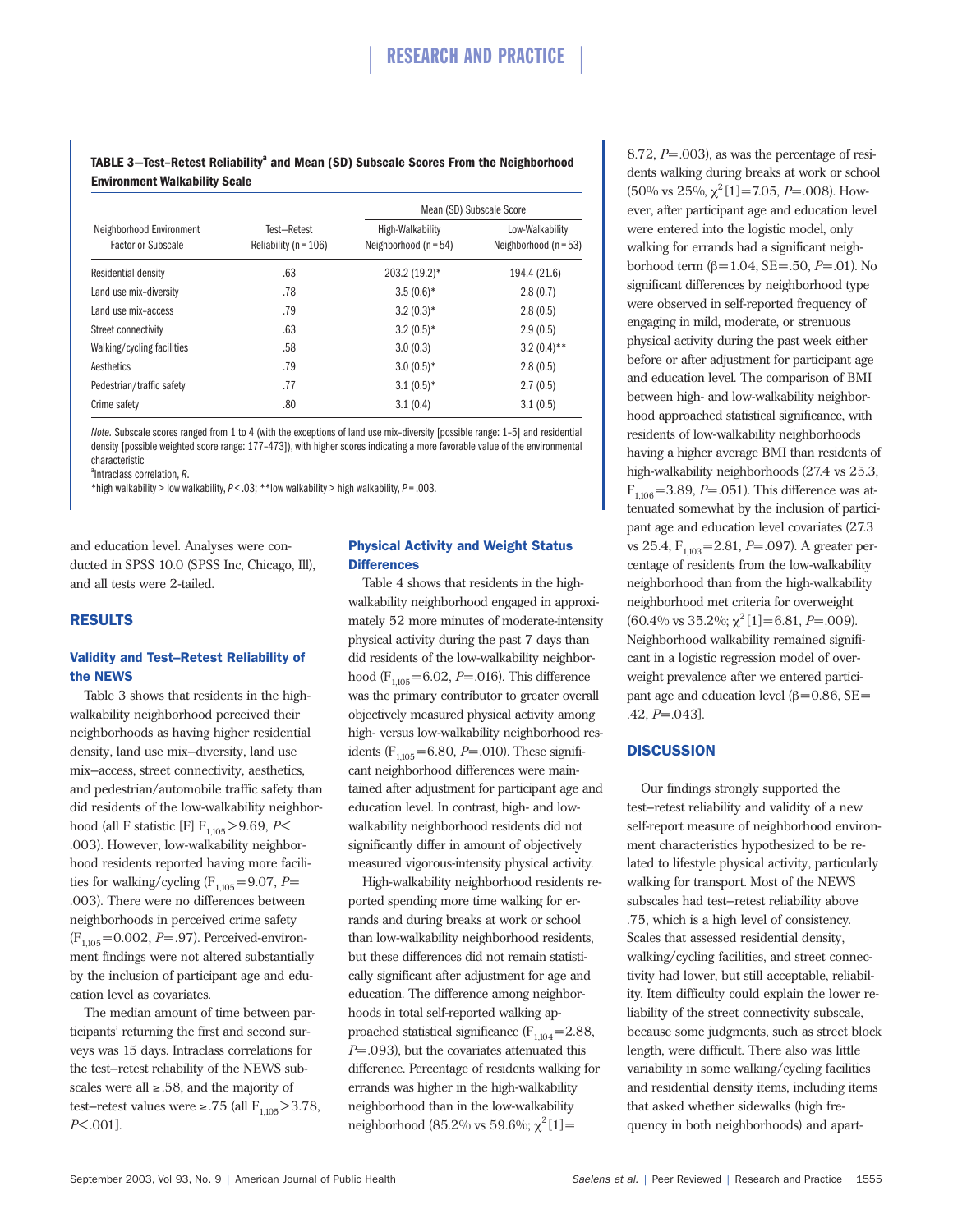#### **TABLE 4—Walking and Physical Activity by Neighborhood**

|                                                                                            | Unadjusted                                     |                                                   | Adjusted for Participant Age<br>and Education Level |                                               |
|--------------------------------------------------------------------------------------------|------------------------------------------------|---------------------------------------------------|-----------------------------------------------------|-----------------------------------------------|
| Outcome                                                                                    | High-Walkability<br>Neighborhood<br>$(n = 54)$ | Low-Walkability<br>Neighborhood<br>$(n = 53)^{a}$ | High-Walkability<br>Neighborhood<br>$(n = 54)$      | Low-Walkability<br>Neighborhood<br>$(n = 53)$ |
| CSA-measured physical activity                                                             |                                                |                                                   |                                                     |                                               |
| (mean [SD] total minutes during<br>past 7 days)                                            |                                                |                                                   |                                                     |                                               |
| Moderate-intensity physical activity                                                       | 188.7 (116.5)*                                 | 136.9 (101.2)                                     | $194.8**$                                           | 130.7                                         |
| Vigorous-intensity physical activity                                                       | 18.1 (44.6)                                    | 6.7(18.9)                                         | 15.7                                                | 9.1                                           |
| Total physical activity                                                                    | 206.8 (138.1)*                                 | 143.6 (110.8)                                     | $210.5**$                                           | 139.9                                         |
| Self-reported walking for various<br>purposes (median total minutes<br>during past 7 days) |                                                |                                                   |                                                     |                                               |
| To or from work or school                                                                  | 0.0                                            | 0.0                                               | <b>NA</b>                                           | <b>NA</b>                                     |
| To or from bus/transit stop                                                                | 0.0                                            | 0.0                                               | <b>NA</b>                                           | <b>NA</b>                                     |
| For errands outside home                                                                   | $30.0*$                                        | 15.0                                              | <b>NA</b>                                           | <b>NA</b>                                     |
| During breaks at work or school                                                            | $2.5**$                                        | 0.0                                               | NA                                                  | <b>NA</b>                                     |
| For exercise                                                                               | 30.0                                           | 20.0                                              | <b>NA</b>                                           | NA                                            |
| <b>Total walking</b>                                                                       | 137.5                                          | 65.0                                              | NA                                                  | NA                                            |
| Godin-Shephard Leisure Time Exercise                                                       |                                                |                                                   |                                                     |                                               |
| Questionnaire (mean [SD] times<br>per week)                                                |                                                |                                                   |                                                     |                                               |
| Mild                                                                                       | 3.0(3.3)                                       | 2.6(3.0)                                          | 3.1                                                 | 2.5                                           |
| Moderate                                                                                   | 2.3(2.3)                                       | 2.5(3.2)                                          | 2.3                                                 | 2.6                                           |
| <b>Strenuous</b>                                                                           | 1.3(2.0)                                       | 0.7(1.4)                                          | 1.1                                                 | 0.9                                           |

*Note.* NA = not applicable for covariate analyses. CSA = Computer Sciences Applications Inc uniaxial accelerometer/activity monitor (Model 7164, Shalimar, Fla).

 $a_n = 52$  for self-reported walking outcomes.

\*high walkability > low walkability, all *P* < .05; \*\*high walkability > low walkability, all *P* < .01;

ment buildings of over 3 stories (low frequency in both neighborhoods) existed.

The high-walkability neighborhood had higher scores on 6 of the 8 perceivedenvironment subscales, including all 4 variables on which neighborhood selection was based: residential density, land use mix– diversity, land use mix–access, and street connectivity. Differences between neighborhoods were sometimes subtle because of geographic proximity and shared governance; thus, the ability of respondents to perceive differences provided strong support for the validity of subscale constructs.

Surprisingly, the low-walkability neighborhood residents reported greater numbers of walking/cycling facilities. The walking/cycling facilities subscale had the lowest reliability and was directed toward assessing sidewalks

(presence, separation from street) and accessibility of walking/cycling trails, factors that were not used for neighborhood selection. Crime safety also was not used in neighborhood selection and, not surprisingly, did not differ between neighborhoods. Neighborhood environment characteristics assessed are associated with walking and cycling trips for transport,<sup>9</sup> but the psychometrics of the measures of these constructs had not previously been systematically assessed in either the transportation or the health research.

Our study sought to provide a preliminary test of the oft-stated hypothesis that neighborhood walkability, $8,13,22$  as defined by land use and community design, is related to physical activity and body weight. Although this study was based on a small sample, it was the first to objectively measure and document the association between neighborhood design and physical activity. Our study extended the transportation research findings by suggesting that higher nonmotorized transport rates in high-walkability neighborhoods may contribute to significantly greater total physical activity.<sup>9</sup>

No observed difference was found between neighborhoods regarding self-reported walking for exercise, self-reported leisure time physical activity, or objectively measured vigorous physical activity. There was, however, a difference between neighborhoods regarding walking for errands. This difference is consistent with transportation research that finds no differences in walking for exercise but finds significant differences in walking for transport purposes between high- and low-walkability neighborhoods.<sup>23</sup> Other types of utilitarian walking in our study—to or from work or school and to or from transit—were infrequent in both neighborhoods, which is consistent with previous research.<sup>24</sup>

On the basis of accelerometer values, residents in the high-walkability neighborhood engaged in approximately 70 more minutes of moderate to vigorous physical activity per week than did the residents in the lowwalkability neighborhood. Virtually all the difference in neighborhood-based physical activity was in moderate-intensity activity, which suggests that activities such as walking accounted for the total physical activity difference between neighborhoods. The average person in a high-walkability neighborhood may be meeting the physical activity guidelines of at least 30 minutes of physical activity per day on 2 or more days per week.<sup>25</sup> A 70-minute-per-week difference in physical activity translates to walking 3 miles more per week given an approximate 20-minute-per-mile pace. Over the course of a year, this amount of walking would yield about 15 000 kilocalories of energy expenditure for a 68-kilogram person, which, if not offset by caloric intake, could result in almost 1.8 kilograms of weight loss.

Consistent with the physical activity differences, there was a significant difference between neighborhoods in overweight prevalence (i.e.,  $>$  25 kg/m<sup>2</sup>), with 60% of lowwalkability neighborhood residents being overweight, but (similar to alarming US prev-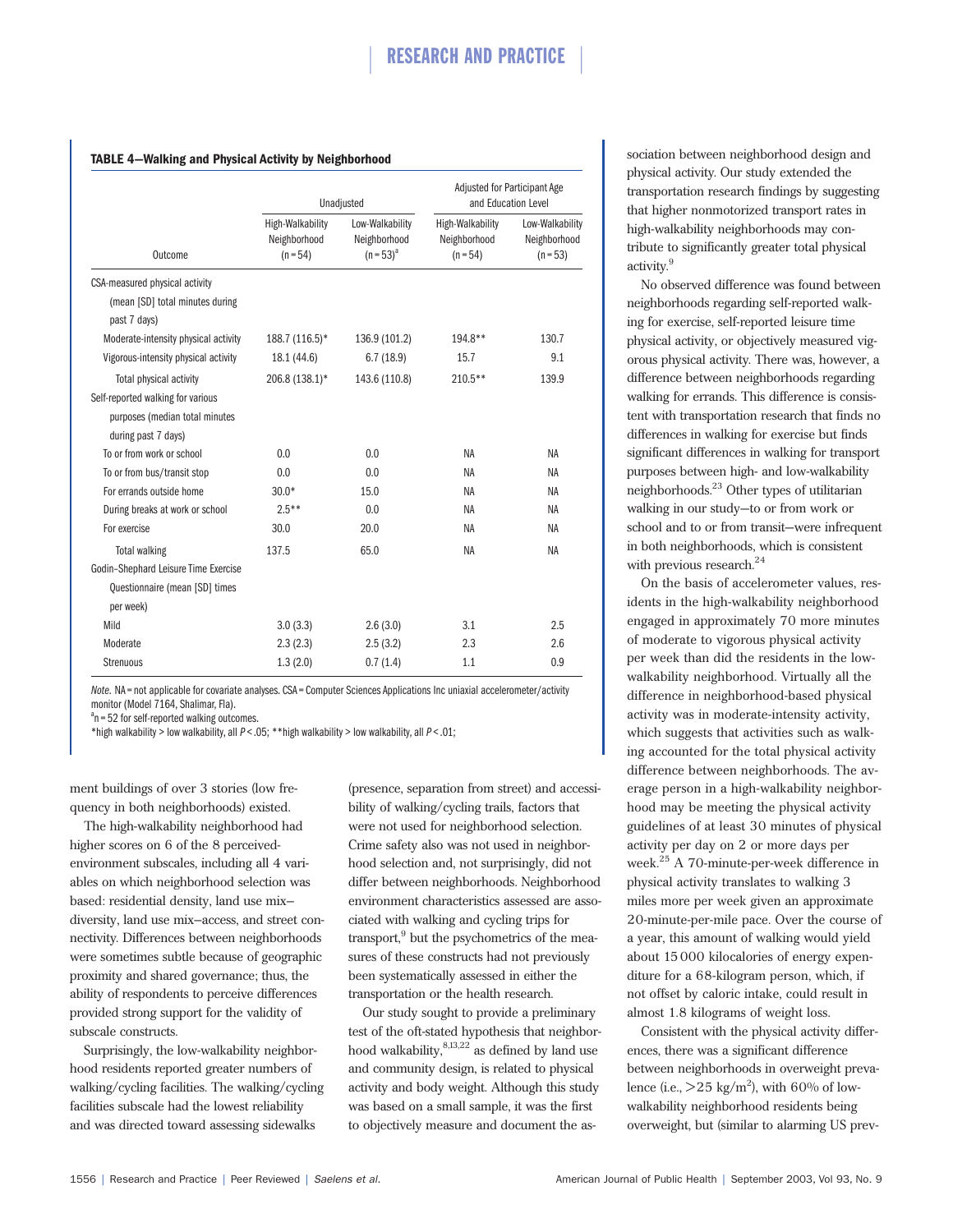# RESEARCH AND PRACTICE

alence estimates<sup>26,27</sup>) only 35% of high walkability neighborhood residents being overweight. Our findings provide preliminary support for the hypothesis that macroenvironmental factors and trends in neighborhood design are contributing to the obesity epidemic.<sup>28,29</sup>

Physical activity levels within the general population may not improve until neighborhoods are made more walkable. Although changing the form of urban areas and guiding neighborhood design decisions are not areas of expertise for most public health professionals, partnerships with diverse disciplines can provide the data and the advocacy needed to make neighborhoods more conducive to physical activity.<sup>7</sup> The extraordinary promise of changing urban form could effect entire community populations on a relatively permanent basis by consistently helping residents reach elusive physical activity goals that are not achieved by individually oriented behavior-change interventions.<sup>2,30</sup>

The NEWS subscales were defined a priori on the basis of previous findings, a conceptual model, and specific hypotheses rather than empirically by factor analyses. Future research needs to evaluate more neighborhood environment variables and the relation between objective measures of environment and perceived environment measures to identify parsimonious, yet accurate, assessments of neighborhood environments. Census tracts have been used previously to define neighborhoods,  $31,32$  but the defined area of an individual's environment for physical activity is unknown, as is whether individuals are influenced by the environmental characteristics of entire neighborhoods or by the specific areas around residences.<sup>32</sup>

Random selection was used to recruit participants within the neighborhoods in our study, but the low recruitment rate and the demographic differences between the neighborhoods may limit generalizability. The cross-sectional design does not allow us to determine whether neighborhood design caused physical activity differences or whether individuals self-select into neighborhoods according to physical activity opportunities, including walkability. Assessment of residential choice and psychosocial correlates of physical activity need to be included in future physical

activity environmental research.<sup>33</sup> Our study was conceived as a pilot investigation, and the restriction to small samples in 2 neighborhoods in 1 city means that neighborhood comparisons of physical activity and BMI should be considered preliminary. Measurement of neighborhood food environments also could significantly augment the understanding of the relation between environment and weight status.<sup>31</sup> Our results indicate a need for larger and more definitive studies of hypotheses regarding the effects of neighborhood design on physical activity, BMI, and other health variables.  $\blacksquare$ 

## About the Authors

*Brian E. Saelens is with the Division of Psychology, Cincinnati Children's Hospital Medical Center and the University of Cincinnati College of Medicine. James F. Sallis, Jennifer B. Black, and Diana Chen are with the Dept of Psychology, San Diego State University.*

*Requests for reprints should be sent to Brian E. Saelens, PhD, Cincinnati Children's Hospital Medical Center, Division of Psychology, MLC 3015, 3333 Burnet Ave, Cincinnati, OH 45229 (e-mail: brian.saelens@ cchmc.org).*

*This article was accepted April 10, 2003.*

#### **Contributors**

B.E. Saelens conceptualized and designed the study, organized and supervised data collection and management, completed data analyses, and led the writing of the article. J.F. Sallis conceptualized and designed the study, supervised data collection, and contributed to the writing. J.B. Black and D. Chen were involved in data collection and management, data analysis, and data interpretation. All authors edited drafts of the article.

#### **Acknowledgments**

This project was supported by the National Institutes of Health (grant HL67350); preparation of this manuscript was supported by grant DK60476.

We would like to thank Andy Hamilton, Jamie Moody, and the other members of WalkSanDiego (http://www.walksandiego.org), a coalition dedicated to improving neighborhood walkability, for their assistance in developing the Neighborhood Environment Walkability Scale. We also would like to thank Nicole Patitucci and Kelli Glass for their diligence with participant recruitment and data collection and management.

#### Human Participant Protection

This study was approved by the committee for protection of human subjects of San Diego State University. Participants provided written consent.

## **References**

1. Baranowski T, Anderson C, Carmack C. Mediating variable framework in physical activity interventions. How are we doing? How might we do better? *Am J Prev Med.* 1998;15(4):266–297.

2. Orleans CT. Promoting the maintenance of health behavior change: recommendations for the next generation of research and practice. *Health Psychol.* 2000; 19:76–83.

3. Kahn EB, Ramsey LT, Brownson RC, et al. The effectiveness of interventions to increase physical activity: a systematic review. *Am J Prev Med.* 2002;22(4): 73–107.

4. McLeroy KR, Bibeau D, Steckler A, Glanz K. An ecological perspective on health promotion programs. *Health Educ Q.* 1988;15:351–377.

5. Sallis JF, Owen N. Ecological models of health behavior. In: Glanz K, Rimer BK, Lewis FM, eds. *Health Behavior and Health Education: Theory, Research and Practice.* 3rd ed. San Francisco, CA: Jossey-Bass; 2002: 462–484.

6. Humpel N, Owen N, Leslie E. Environmental factors associated with adults' participation in physical activity: a review. *Am J Prev Med.* 2002;22(3):188–189.

Sallis JF, Bauman A, Pratt M. Environmental and policy interventions to promote physical activity. *Am J Prev Med.* 1998;15(4):379–397.

8. Frank LD. Land use and transportation interaction: implications on public health and quality of life. *J Plann Educ Res.* 2000;20:6–22.

9. Saelens BE, Sallis JF, Frank LD. Environmental correlates of walking and cycling: findings from the transportation, urban design, and planning literature. *Ann Behav Med.* 2003;25:80–91.

10. *Healthy People 2010: Understanding and Improving Health.* Washington, DC: US Dept of Health and Human Services; 2001.

11. Newman PW, Kenworth JR. Transport and urban form in thirty-two of the world's principal cities. *Transportation Rev.* 1991;11:249–272.

12. Booth SL, Sallis JF, Ritenbaugh C, et al. Environmental and societal factors affect food choice and physical activity: rationale, influences, and leverage points. *Nutr Rev.* 2001;59:S21–S39.

13. Chen DD. The science of smart growth. *Sci Am.* 2000; 283(6):84–91.

14. Pikora TJ, Bull FCL, Jamrozik K, Knuiman M, Giles-Corti B, Donovan RJ. Developing a reliable audit instrument to measure the physical environment for physical activity. *Am J Prev Med*. 2002;23(3):187–194.

15. Cohen J. *Statistical Power Analysis for the Behavioral Sciences.* 2nd ed. Hillsdale, NJ: Lawrence Erlbaum Associates; 1988.

16. Freedson PS, Melanson E, Sirard J. Calibration of the Computer Science and Applications Inc accelerometer. *Med Sci Sports Exerc.* 1998;30:777–781.

17. Melanson EL, Freedson PS. Validity of the Computer Science and Applications Inc (CSA) activity monitor. *Med Sci Sports Exerc.* 1995;27:934–340.

18. Sirard JR, Melanson EL, Li L, Freedson PS. Field evaluation of the Computer Science and Applications Inc physical activity monitor. *Med Sci Sports Exerc.* 2000;32:695–700.

19. Nichols JF, Morgan CG, Chabot LE, Sallis JF, Calfas KJ. Assessment of physical activity with the Computer Science and Applications Inc accelerometer: laboratory versus field evaluation. *Res Q Exerc Sports.* 2000;71:36–43.